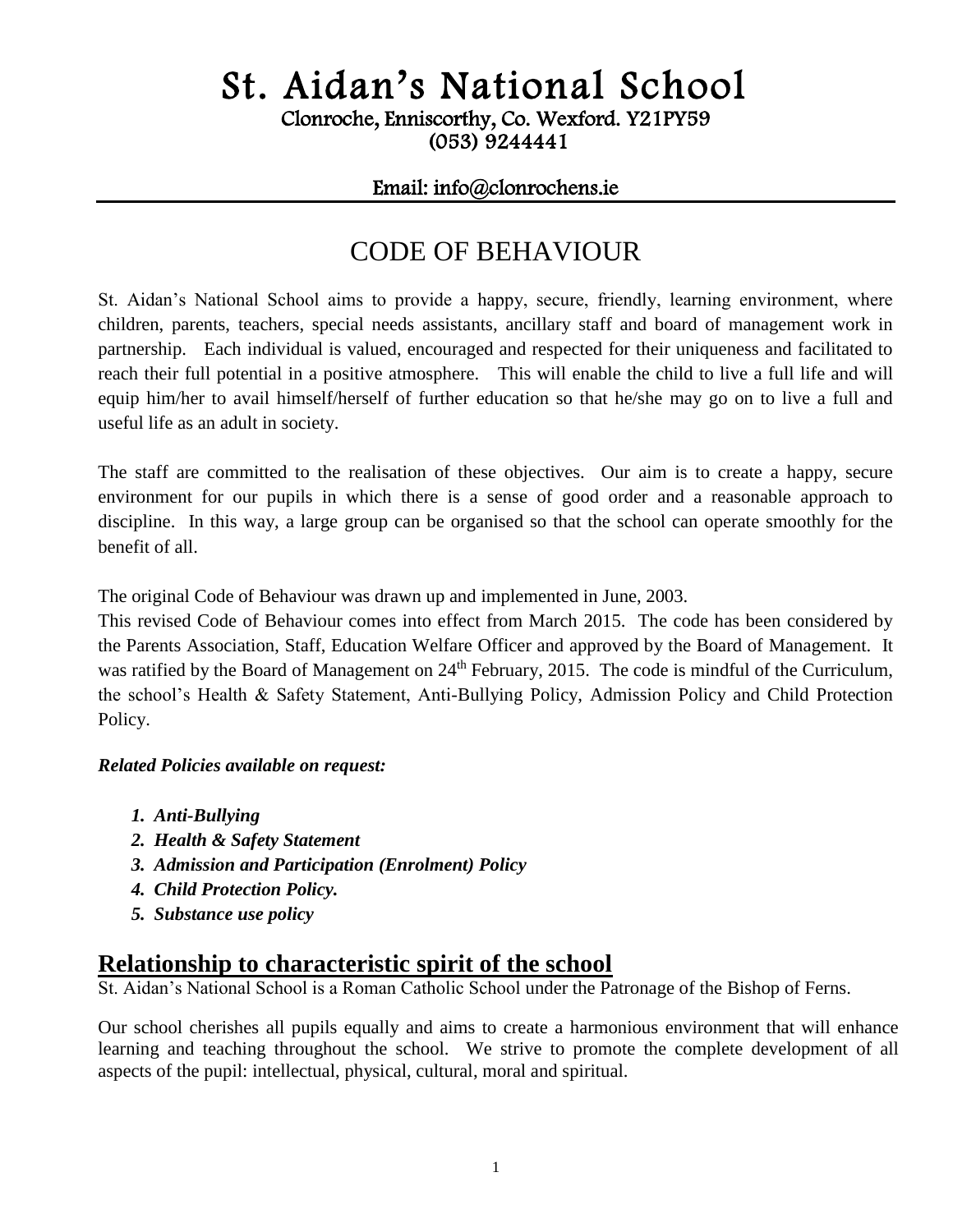# **Aims**

The code of Behaviour has three main aims:

- (a) The efficient operation of the school and the structuring of in-class discipline so that there exists an efficient learning environment.
- (b) The maintenance of good order throughout the school and respect for the school environment.
- (c) The development of good behaviour based on consideration, respect and tolerance of others.

In order for these aims to be achieved the school believes that it is important

- (a) for the happiness and smooth running of our school, that we foster positive caring attitudes to one another and the environment.
- (b) to acknowledge that each pupil's talents will be valued and enjoyed.
- (c) to support, through help and encouragement, the self-esteem of all. We realise the importance to children of approval by their peers.
- (d) to listen with care to the views of one another and value them.
- (e) on occasions, when a wrong doing or injury has been committed, that the child can reflect on his/her behaviour, make an attempt to undo their actions and be given the opportunity to make amends.
- (f) that teachers and pupils respond in a polite, thoughtful manner to one another.
- $(g)$  that pupils fulfil their responsibilities with regard to:
	- (1) punctuality
	- (2) completing tasks to the best of their ability
	- (3) take responsibility for the school environment and it contents
	- (4) co-operation with other school members

In St. Aidan's we believe that emphasizing positive behaviour in school tends to marginalize bad behaviour and decreases the number of misdemeanors. A well-managed, orderly environment in school will encourage children to react in a positive, caring way. For this to happen a set of rules have been created by 5<sup>th</sup> and 6<sup>th</sup> class children and is reviewed every two years. These have been agreed, by the staff, parents and management. The rules will be taught to each class and will be on the wall of each classroom. The pupils will be reminded of these rules at assembly, at least once a term, therefore all students will have a clear understanding of the rules.

Rules, in themselves, do not encourage good behaviour. The two ways this is done is through praise and rewards.

### **Praise:**

As a rule, teachers should try to give about twice as much praise as correction. Praise can be given in a formal and informal way, in public or private for the keeping of good standards of behaviour as well as particular achievements. Praise can be given in both oral and written form. The communications of such praise between home and school is very important and central to our code of behaviour. This is done through parent/teacher meetings, informal meetings and school reports.

### **Incentives:**

The use of incentives is also very effective and creates a positive atmosphere in the classroom and school. Among those that can be used are: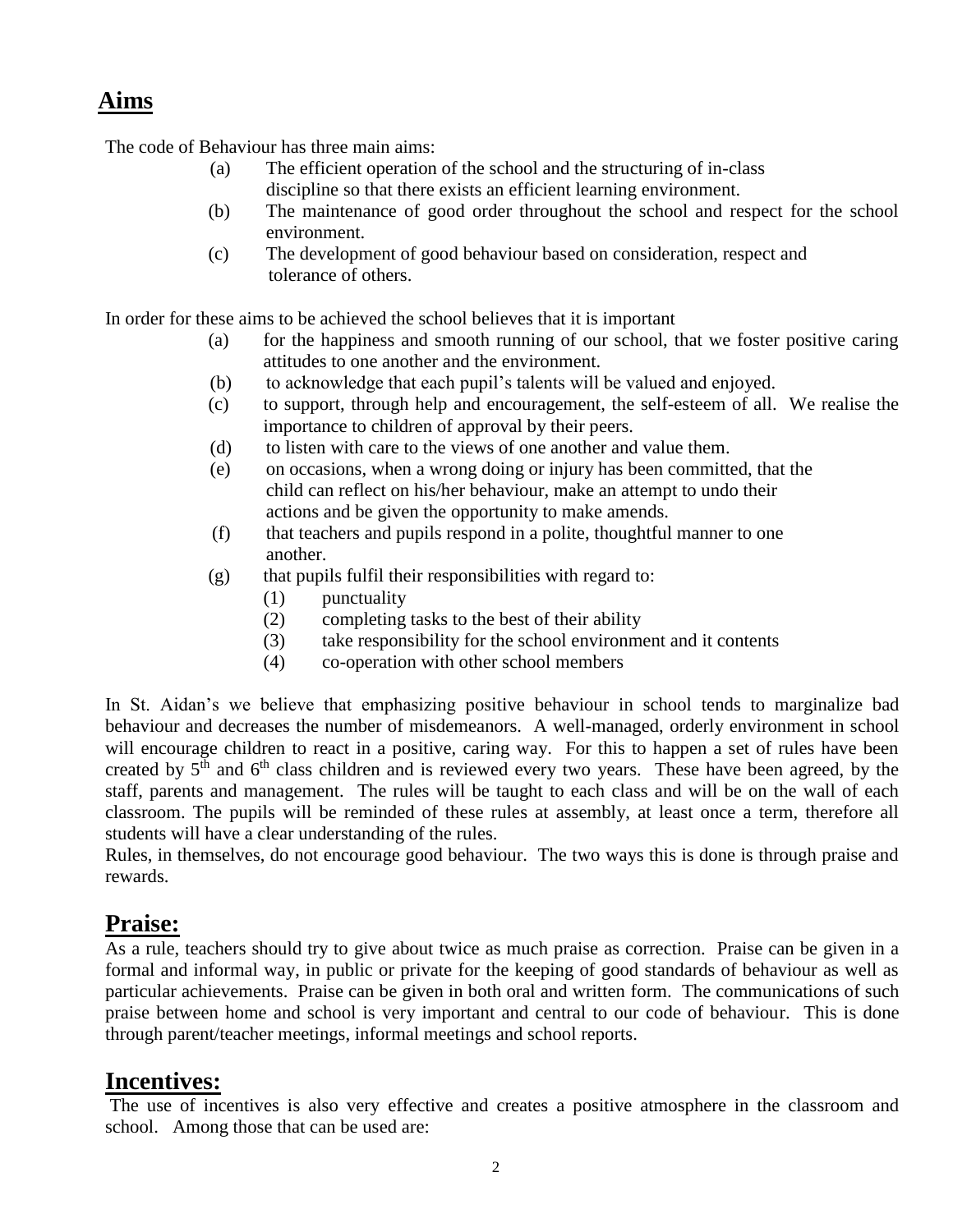- comments or reward stamp on children's work
- public praise in front of peers
- regular class gatherings where public mention and note is made of good examples, both of work and good behaviour e.g. assembly
- reward certificates, stickers and homework passes
- recording in school reports
- sharing achievements with parents
- being given greater responsibility in school
- specific privileges in use of school facilities or equipment
- golden time
- use of Circle Time
- Assembly
- "Be nice" charts
- Bualadh Bos in class
- Delegating some special responsibility or privilege
- A visit to another staff member/principal for commendation

### **Assembly:**

On Monday and Friday mornings the children assemble in the lunch hall for prayers etc. During assembly the children will be reminded of specific school rules, be complemented on achievements, good behaviour etc. On occasion assembly will be used as an opportunity for students to showcase their talents e.g. music, dance, drama etc. On Monday mornings, students will be given an opportunity to share their out of school achievements at assembly. On Friday morning the children who have achieved "Student of the Week" will be recognised and presented with a certificate.

### **Student of the week:**

Each week the class teacher will choose a student who has contributed most to the class during that week. Student of the Week may be awarded for academic, sporting, artistic or social achievement.

The code of Behaviour covers the following areas

- *Behaviour in class*
- *Behaviour in the playground*
- *Behaviour in the school environment and behaviour on school outings*
- *Attendance at school/Education Welfare Act*
- *Homework after school and extra-curricular activities.*

#### *Behaviour in class*

Courtesy and respect are essential. Disrespectful behaviour towards other pupils or towards other pupils or towards a teacher (e.g. defiance, cheek, insolence) are unacceptable. Pupils must respect the right of other pupils to learn. Any behaviour which interferes with the right (e.g. constant disruption of the class, persistent distracting of others) is considered unacceptable behaviour.

In order that pupils benefit from their work in class full co-operation is required at all times. Pupils must co-operate with instructions given by the teacher.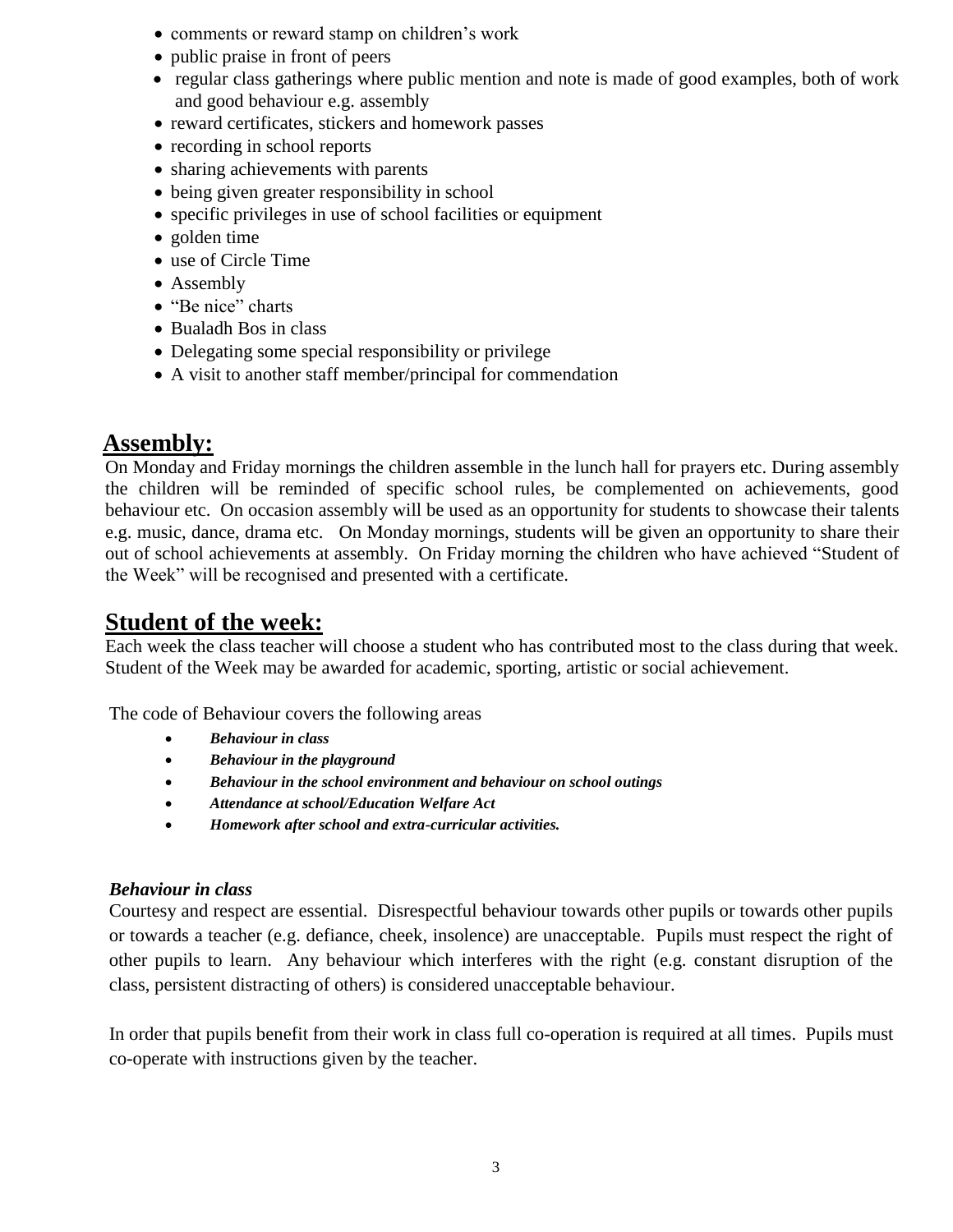#### *Behaviour in the Playground*

Pupils should treat others as they would like to be treated themselves. Any behaviour which endangers or offends others is not permitted. Rough behaviour e.g. fighting, kicking, spitting, pushing is forbidden. Games or activities considered to be dangerous shall be prohibited.

Any behaviour which interferes with other pupils' play is not permitted. Pupils may not leave the playground for any reason during breaks without permission of the supervising teacher, this includes reentering the school building.

#### *Yard Areas:*

The yard is divided into four areas,  $5<sup>th</sup>/6<sup>th</sup>$  and  $3<sup>rd</sup>/4<sup>th</sup>$  boys/girls alternate between the court and the pitch. 1<sup>st</sup> and 2<sup>nd</sup> class play at the front of the school and those playing soccer in and around the side gable end / junior classes play at the front of the school

If the children need to use the toilets they may use their own class toilets.

- The corridor outside the staffroom, or resource room will be used as a sin bin area for children who are in detention during break time.
- Children should not be in the school during break time without teacher's permission and adequate supervision

#### *Behaviour in the School Environment & Behaviour on School outings*

Respect and courtesy to others is essential. Any kind of verbal or physical abuse of other pupils is unacceptable. Use of foul language among pupils is unacceptable. Bullying or intimidation of other pupils is prohibited and is always regarded as a serious offence. Pupils must show respect for school property at all times. For reasons of safety and to minimise accidents, pupils should move about the school in an orderly manner.

Pupils are encouraged to be respectful of each other on their way to and from school. When on school outings pupils are expected to behave in an orderly manner and show respect for public property. They should always co-operate fully with their teachers and special needs staff.

School rules broken while representing the school in sport or other activities will result in the offending being omitted from selection on the next occasion.

#### *Attendance/Education Welfare Act*

Under the Education Welfare Act 200, absences or lateness must be explained by a brief note written in school journal and signed by parent. Absences of 20 days or more must be referred by the school to Education Welfare Board. Parents will be notified by text when their child has been absent for 10 ,15 and 20 days. Parents/Guardians must sign out pupils who are collected early from school. Daily attendance and punctuality are required from pupils. School opens to receive pupils at 9.10 a.m. each morning. After a pupil has been absent, a note from the parents should be given to the class teacher upon the pupil's return to school. Please refer to School Attendance Policy.

#### *Homework*

It is the policy of the school to assign homework on a regular basis. The time taken for this will vary from child to child, but should in most cases take between 30 minutes and one hour. Homework is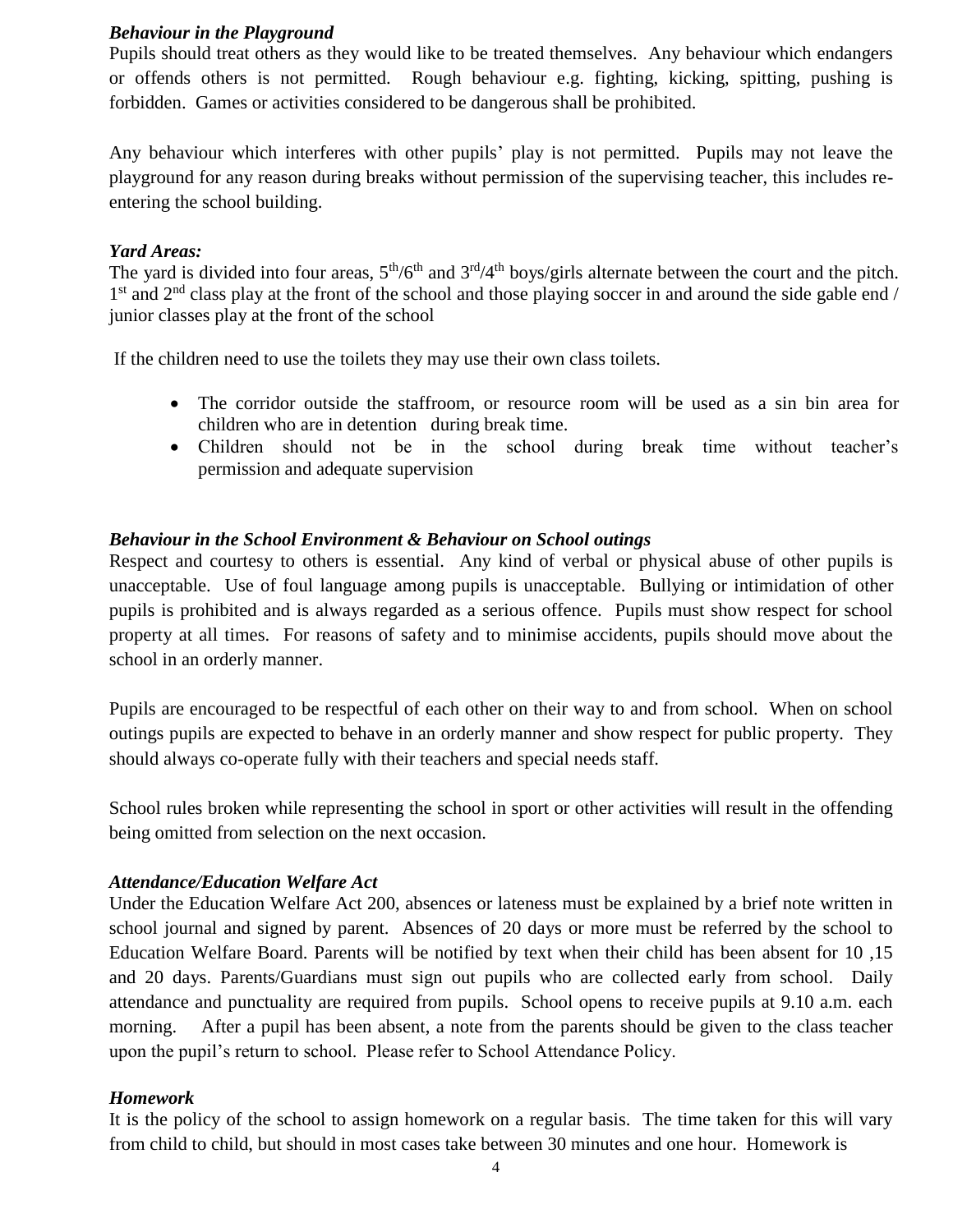recorded in the pupil's journal. Parents should sign and time the homework journal to confirm that the work has been fully attempted.

If for some reason homework (*or part of it)* cannot be completed, parents are asked to note this in the homework journal.

Generally, homework is not given at weekends. Written work must be done neatly and carefully. Graffiti on textbooks and copy books is not permitted. Please refer to the school Homework Policy for further information.

Repeated non-completion of homework will incur sanctions.

**School Rules:** *(The senior students, with staff approval, compiled this list of rules. These rules will be reviewed every two years*)

**(a) I WILL BE GENTLE AND KIND – I WILL NOT HURT ANYONE**. (I will respect my own and other children's safety, on entering and leaving school: line up in an orderly fashion and walk at all times without pushing or shoving. After break: line with class in yard until teacher gives permission to return inside.)

#### **(b) I WILL BE HONEST – I WILL NOT HIDE THE TRUTH.**

- **(c) I WILL WORK HARD AND ALWAYS DO MY BEST.** (I will be on time for class, have all the necessary books and copies, complete homework neatly and on time, attend school on a regular basis, obey teachers' and supervisors' instructions).
- **(d) I WILL LOOK AFTER SCHOOL PROPERTY – I WILL NOT DAMAGE IT**. (I will respect other children's property)
- **(e) I WILL PLAY FAIR – I WILL NOT LOSE MY TEMPER.**
- **(f) I WILL RESPECT OTHERS – I WILL NOT CALL NAMES** (I will allow other children to work, and respect their work).
- **(g) I WILL BE MANNERLY IN SCHOOL.** (I will walk while in the school building and be mindful of noise levels and space limitations).
- **(h) I WILL LISTEN – I WILL NOT INTERRUPT.**
- **(i) I WILL WEAR MY FULL UNIFORM.**
- **(j) I WILL CHOOSE A HEALTHY LUNCH.**

### **Consistency:**

It is important that there is a consistent policy for dealing with misdeamours throughout the whole school. A child's behaviour is not just the responsibility of his/her class teacher but of the whole school. All rules should be encouraged and all misbehaviour dealt with in an evenhanded way. Also it is central to our code that the age, maturity and social background of each child must be taken into account in respect to our expectations of their ability to have good behaviour. This has to be taken into account when we come to the area of sanctions and what is acceptable and unacceptable.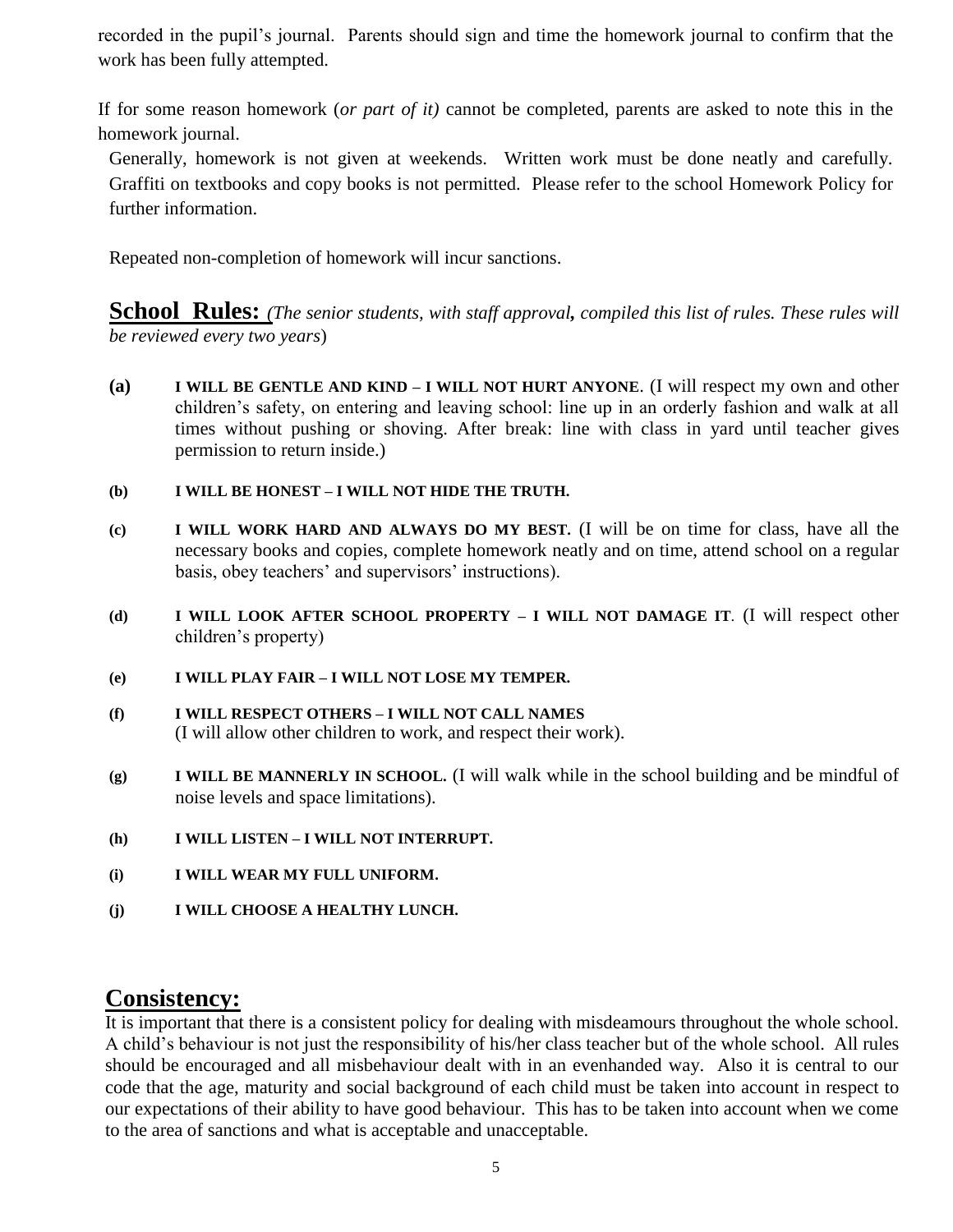# **Unacceptable Behaviour:**

There is no room for violence, bullying, vandalism or rudeness to adults and bad language in St. Aidan's. All occurrences of this type of behaviour should be noted, including the name of the victim. Repeated occurrences will be put in the child's record. Sanctions will be implemented as seen necessary.

*See school bullying policy*

### *Examples of minor misbehaviours*

*Non-completion of homework/back answering/lack of manners and courtesy/failing to wear full uniform regularly/hurting other pupil's feelings/disobedience/ not wearing appropriate uniform/bringing electronic equipment, mobile phones etc./not following instructions.*

### *Examples of serious misbehaviours*

*Constantly disruptive in class/ telling lies continually/ stealing/ damaging other pupil's property/ bullying/harassment/discrimintation/victimization/threats/behaviour that interferes with teaching and learning/ non-completion of homework on a regular basis / leaving school premises during school day without appropriate permission/ not working to full potential/ using unacceptable language regularly/ deliberately injuring a fellow pupil/person/damage to property/theft/bringing dangerous equipment to school.*

### *Examples of gross misbehaviours*

*Aggressive, threatening or violent behaviour towards a pupil/teacher, serious theft/serious damage to property/serious bullying*

*THE ABOVE LISTS CONSIST OF EXAMPLES ONLY. IT IS NOT MEANT TO BE A TOTALLY COMPREHENSIVE LIST OF MISBEHAVIOURS*

### *Sanctions:*

Where rules are broken there must be a system of appropriate sanctions which are applied consistently and fairly. Sanctions must be reasonable and factors affecting the child, such as age and background be taken into account. Sanctions for minor misbehaviours will include:

- 1 Reasoning with the pupil, including advice on how to improve
- 2 Verbal reprimand
- 3 Temporary separation from peers within the class<br>4 Prescribing extra work.
- Prescribing extra work.
- 5 Incident will be recorded in the class misbehavior book.
- 6 Detention during break.
- 7 Loss of privilege.
- 8 Temporary removal to another class<br>9 Referral to the Deputy Principal/Prin
- Referral to the Deputy Principal/Principal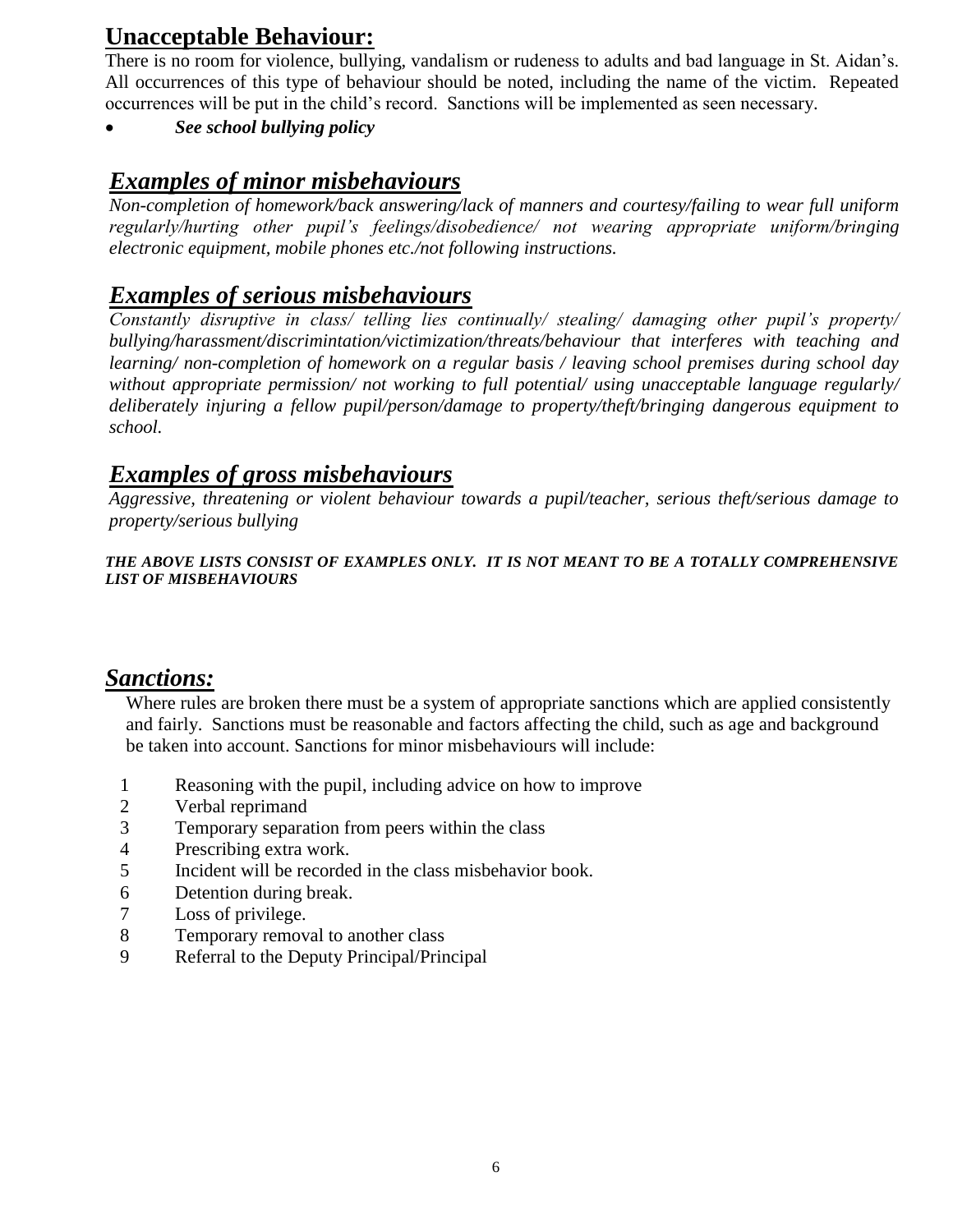# *The following course of action will be taken for serious misbehaviour.*

#### **STEP 1:**

Children will be given three verbal reprimands in a day and these will be recorded in the behaviour book. The following day a reflection sheet will have to be completed by the child: (up to three reflections depending on the severity). Depending on the seriousness of the misbehavior, a student may need to complete a reflection sheet following one verbal reprimand.

#### **STEP 2:**

If there is no improvement in the child's behaviour the child will be put on report. A letter will be sent home to the child's parent advising them of this before report commences.

#### **STEP 3:**

Up to two weeks, reports may be deemed necessary. Before week two begins a letter will be sent to Parents and there will be a meeting between the disciplinary board which will consist of the Principal and two teachers and the Parents, to discuss unacceptable recurring behaviour.

#### **STEP 4**

Parents are briefed about the next stage. Internal suspension up to 3 days. This may be done on a 1 day basis. If the child doesn't behave after that the school will implement the withdrawal of major privileges and 2 days internal suspension will apply.

**STEP 5** Suspension from the school for a set time. (*This procedure will be used in the case of gross misbehaviour and or health & safety grounds. )* TheChairperson/Principal can sanction immediate suspension for up to 3 days. In certain circumstances the Principal with the approval of their Chairperson of the Board of management may suspend a pupil for 5 school days. The Board of Management can sanction suspension for up to 10 days. (See section 21 4a Education Welfare Act and circular 20/90)

**STEP 6** External Suspension may be considered in extreme cases (see Section 24 of the Education Welfare Act, 2000). *Grounds for Expulsion*

- Behaviour is persistent cause of significant disruption to the learning of others or to the teaching process
- Continued presence of pupil constitutes a real and significant threat to safety.
- Pupil responsible for serious damage to property.

#### *Automatic Expulsion*

Board of management may sanction automatic expulsion for certain prescribed behaviours:

- 1. Sexual Assault
- 2. Possession of illegal drugs
- 3. Supplying illegal drugs to other pupils in the school
- 4. Actual violence or physical assault
- 5. Serious threat of violence against another pupil or member of staff.

#### *Procedures in Respect to Expulsion*

- 1. Detail investigation by school principal
- 2. Recommendation by principal to the Board of Management
- 3. Board of Management considers Principals recommendation and holds hearing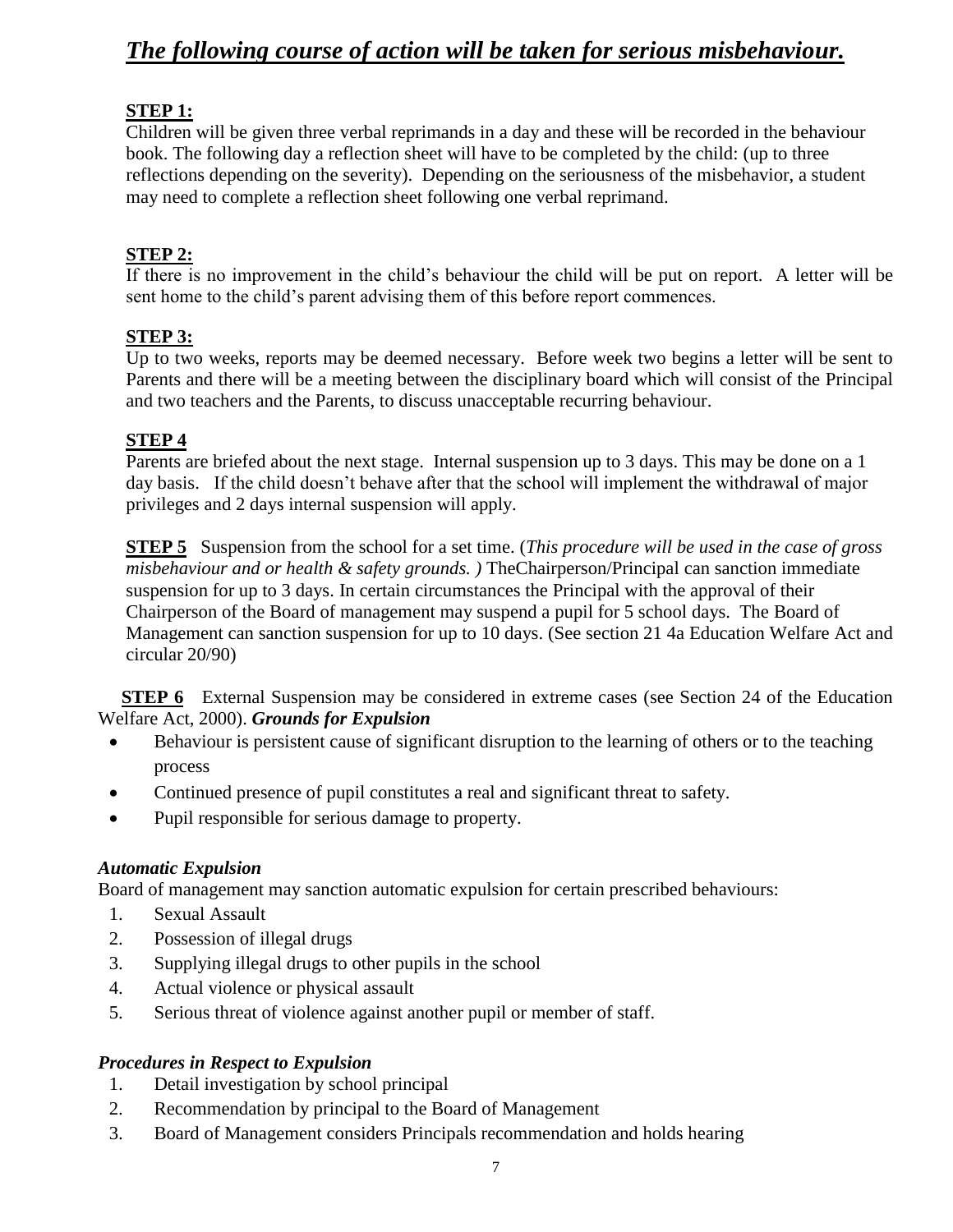- 4. Board of Management decision, is expulsion appropriate? If Board of Management recommends expulsion, the Board of Management will propose a date which will allow a 20-day cooling off period
- 5. Education Welfare Officer is informed of proposal to expel pupil and effective date of that proposal
- 6. Parents of the pupil are informed of rights to invoke a Section 29 appeal under the Education Act 1998
- 7. Education Welfare Officer arranges consultations
- 8. Confirmation of decision.

#### *Appeal*

Parents of a pupil who has been suspended for 20 school days or more are entitled under Section 29 of the Education Act 1998 to appeal such a suspension.

This procedure may be considered in an extreme case, in accordance with Section 23 of the Education Welfare Act 2000.

### **Wet Days:**

On wet days the children remain in their classrooms. Children from  $6<sup>th</sup>$  class may go to the infant classes to play games with them. The teachers will ensure that all children will have some enjoyable task to do during break. Where feasible SNAs will remain in the junior classes.

### **Rules for Wet Days:**

- a) Children are not to get out of their seat without the permission of the supervising teacher.
- b) Children are to get permission from the teacher in charge to go to the toilet.

### **Role of the Board of Management:**

The Board has the responsibility of ensuring that a Code of Behaviour is drawn up and has direct input into the policy of the school. Where there is a serious breach of Behaviour the Board may meet to discuss the matter and issue suspension proceedings.

### **The Parents:**

No Code of Behaviour can operate successfully without the backing and support of the Parents. It is expected that parents send their child to school with respect for the school rules and other pupils/personnel in the school. To help with this, parents, on enrolling their children into the junior infants, are given a booklet which outlines the school ethos and the behaviour which is expected in the school.

A high level of co-operation and open communication is seen as an important factor encouraging positive behaviour in the school. Structures and channels designed to maintain a high level of communication among staff and between staff, pupils and parents have been established and are being reviewed regularly.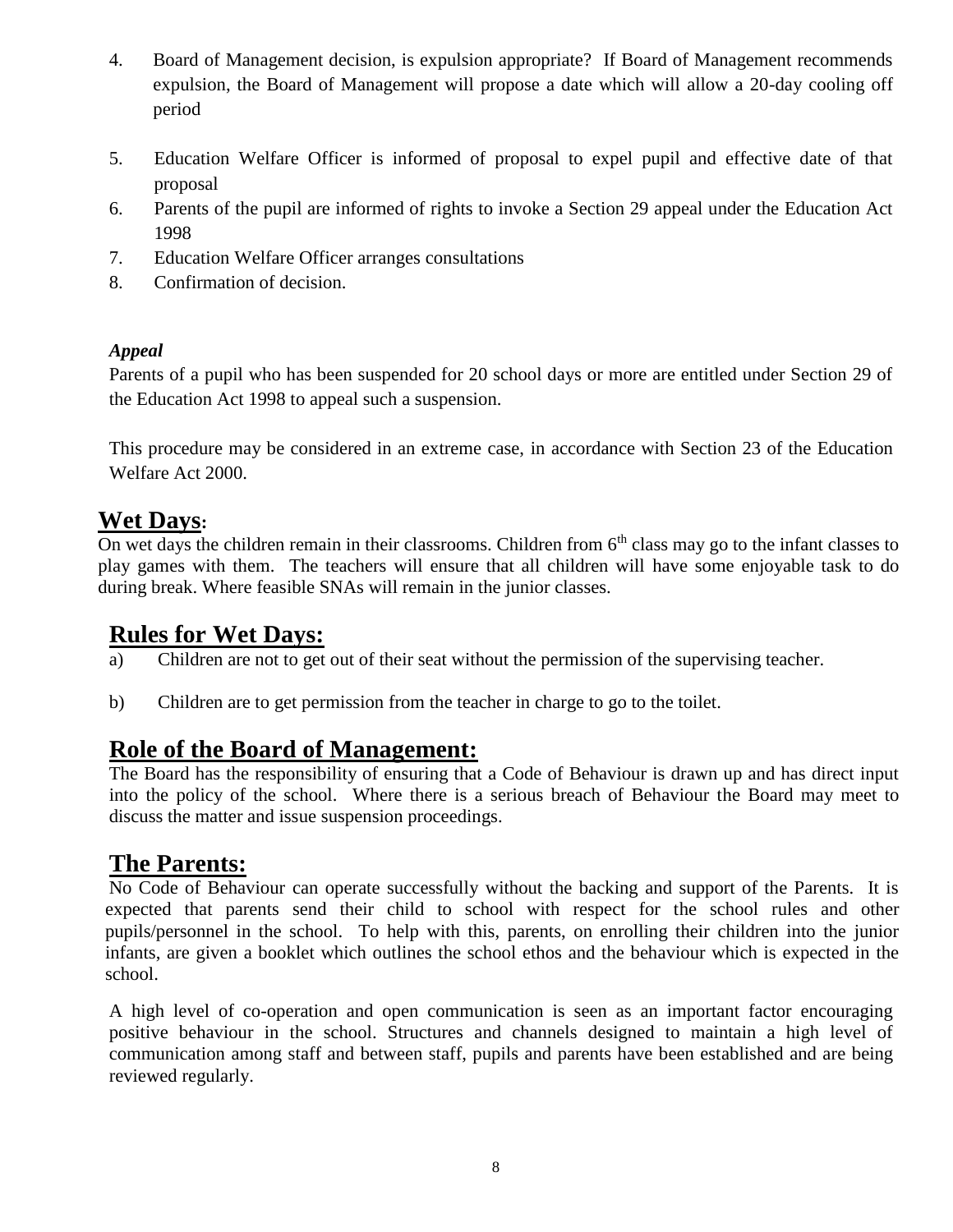Parents are encouraged to talk in confidence to teachers about any significant developments in a child's life (in the past or present), which may affect the child's behaviour.

The following methods of communication are to be used within the school:

- *Informal/formal parent/teacher meeting*
- *Through children's homework journal (infants do not have a homework journal, please check bags for notes)*
- *Letters/notes from school to home and from home to school*
- *School notice board*
- *Newsletters/school web-site/e-mails*
- *TextaParent service.*

# **Children with Special Needs:**

All children are required to comply with the code of behaviour. However, the school recognizes that children with special needs may require assistance in understanding certain rules. Specialised behaviour plans may be put in place in consultation with parents and the class teacher, learning support/ resource teacher, and or principal will work closely with home to ensure that optimal support is given. Cognitive development will be taken into account at all times. Professional advice from psychological assessments will be invaluable.

# **Teaching Staff:**

Each teacher has responsibility for the maintaining of good behaviour within his/her classroom while having a shared responsibility for good order within the school.

Teachers are responsible for the behaviour of children within their sight and should respond at all time to any instances of unacceptable behaviour. Teachers should expect good behaviour from their pupils. Teachers can ensure that good behaviour exists in the school by:

- a) being familiar with the Code of Behaviour and constantly teach and remind pupils of the rules.
- b) by use of class discussion, teachers can instill in their children a respect for themselves, their fellow pupils and the school from which good behaviour is a result.

c) by rewarding children for good behaviour, therefore, concentrating on the positive aspect of behavior rather than the negative, i.e. sanctions.

- d) by informing the Principal of a serious breach of behaviour and work with the Principal on the strategies outlined in the code.
- e) by being consistent and fair in dealing with the Code of Behaviour. Children quickly sense if one teacher is more lenient than another
- f) by informing parents of good behaviour.
- g) by using the school's SPHE curriculum to support the code of behaviour.
- h) it is central to our Code of Behaviour that good behaviour is framed in a positive manner.
- i) by encouraging students to "Be Nice" each day and rewarding "nice" comments, actions etc.

### **Assessment:**

Where a child has repeated instances of serious behaviour every effort will be made to have the child assessed by an Educational Psychologist and any help, which can be got for the child, will be.